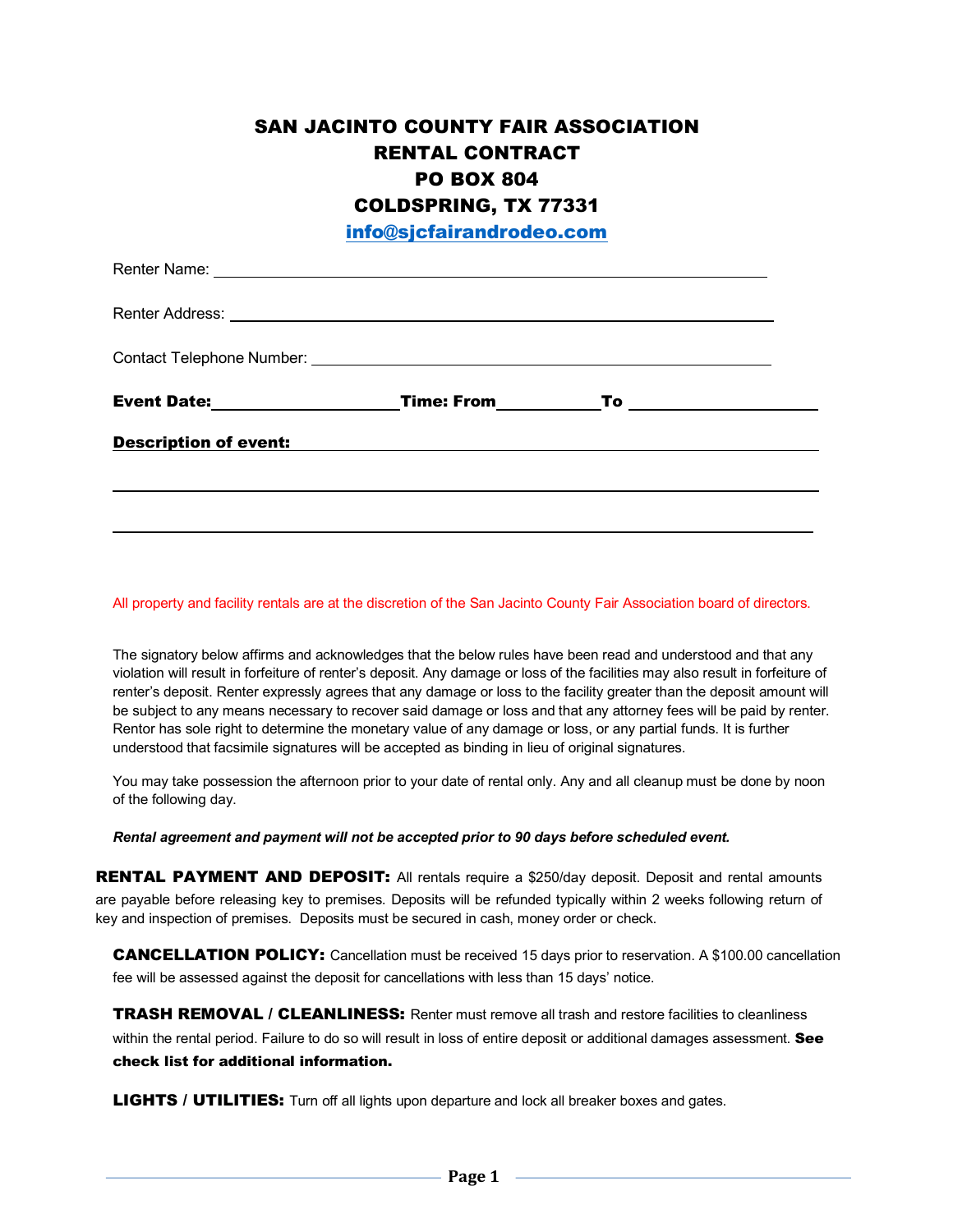## SAN JACINTO COUNTY FAIR ASSOCIATION RENTAL CONTRACT PO BOX 804 COLDSPRING, TX 77331

info@sjcfairandrodeo.com

## ALCOHOLIC BEVERAGES / FIREARMS: ABSOLUTELY NO FIREARMS ON THE PREMISES. Alcoholic beverages are only permitted with a minimum of 2 certified Peace Officers per 100 persons in attendance.

Local law enforcement will be notified of your event and have right of eviction for infraction of any laws or local ordinances. Such eviction will result in forfeiture of deposit plus damages and possible forfeiture of future rentals.

| <b>Authorized Signature:</b> | Date:                          |  |
|------------------------------|--------------------------------|--|
| <b>Received by:</b>          | <b>Date of Rental Receipt:</b> |  |